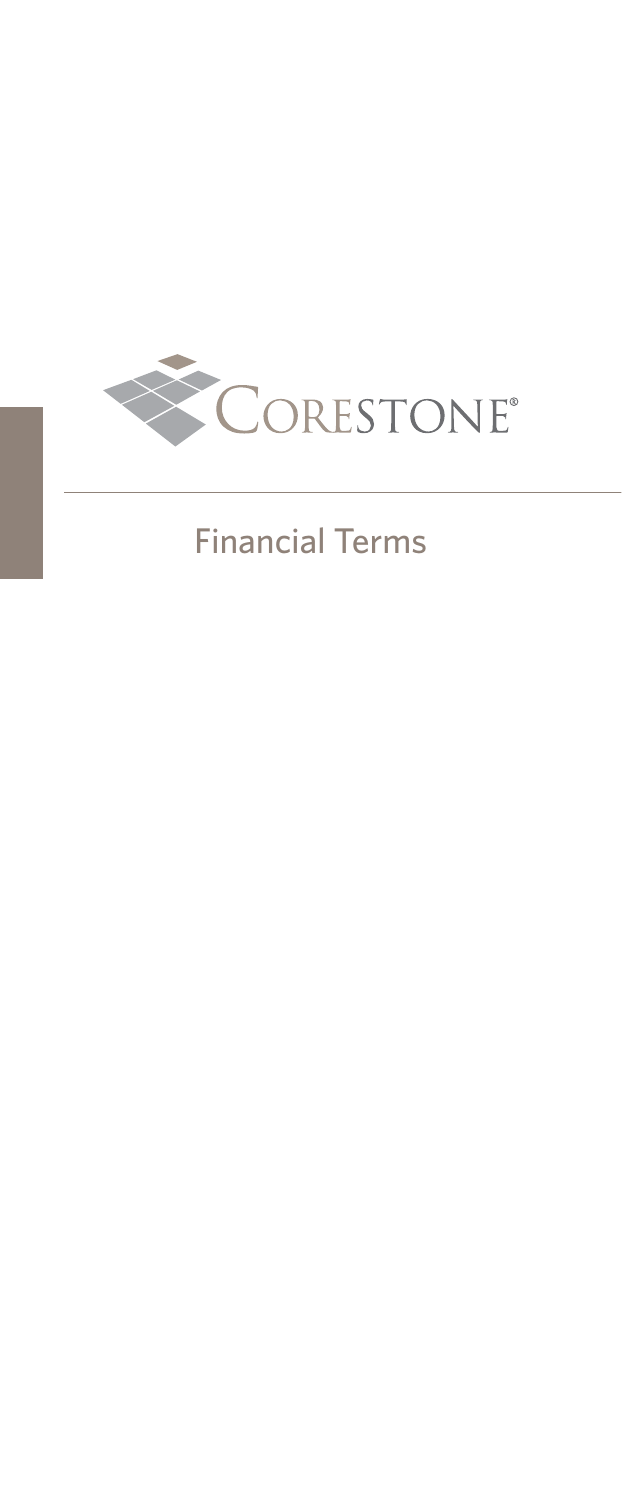## Standard Fee Schedule

The following fees will be assessed as incurred directly to your account. All fees may differ at the discretion of your financial organization:

| Annual Fees (no fees the first year; fees charged on<br>anniversary of Corestone® account opening)             |                          |  |
|----------------------------------------------------------------------------------------------------------------|--------------------------|--|
| Silver account <sup>1</sup> :                                                                                  | \$25                     |  |
| Silver Plus account:                                                                                           | \$50                     |  |
| Gold account:                                                                                                  | \$100                    |  |
| Platinum account:                                                                                              | \$150                    |  |
| Corporate Gold account:                                                                                        | \$150                    |  |
| Corporate Platinum account:                                                                                    | \$250                    |  |
| Checking Fees <sup>2</sup>                                                                                     |                          |  |
| Stop payments for Silver,<br>Silver Plus and Gold accounts:                                                    | \$25                     |  |
| Stop payments for Platinum accounts:                                                                           | None                     |  |
| Returned checks or ACH debits (for any reason):                                                                | \$25                     |  |
| Retrieve copy of paid check:                                                                                   | \$2.50                   |  |
| View copy of paid check online:                                                                                | None                     |  |
| Overnight checkbook fee <sup>3</sup> :                                                                         | \$20                     |  |
| Visa <sup>®</sup> Fees                                                                                         |                          |  |
| ATM withdrawal fee (PNC Bank or<br>Allpoint <sup>®</sup> network) <sup>4</sup> :                               | None                     |  |
| ATM out-of-network fee (ATM not on<br>PNC Bank or Allpoint network):                                           | None                     |  |
| ATM surcharge fee (charged by ATM<br>not on PNC Bank or Allpoint network):                                     | Various                  |  |
| Retrieve copy of paid Visa draft:                                                                              | \$2.50                   |  |
| Foreign transaction fee (Visa fee for<br>transactions performed outside<br>the U.S.):<br>1% of the transaction |                          |  |
| Cash advance fee (non-ATM):                                                                                    | 0.25% of the transaction |  |
| $($2.50$ minimum)                                                                                              |                          |  |
| Overnight debit card fee <sup>3</sup> :                                                                        | \$20                     |  |

**Electronic Checks**

Letter with checking account information: None

Can be upgraded to any paper check style at any time.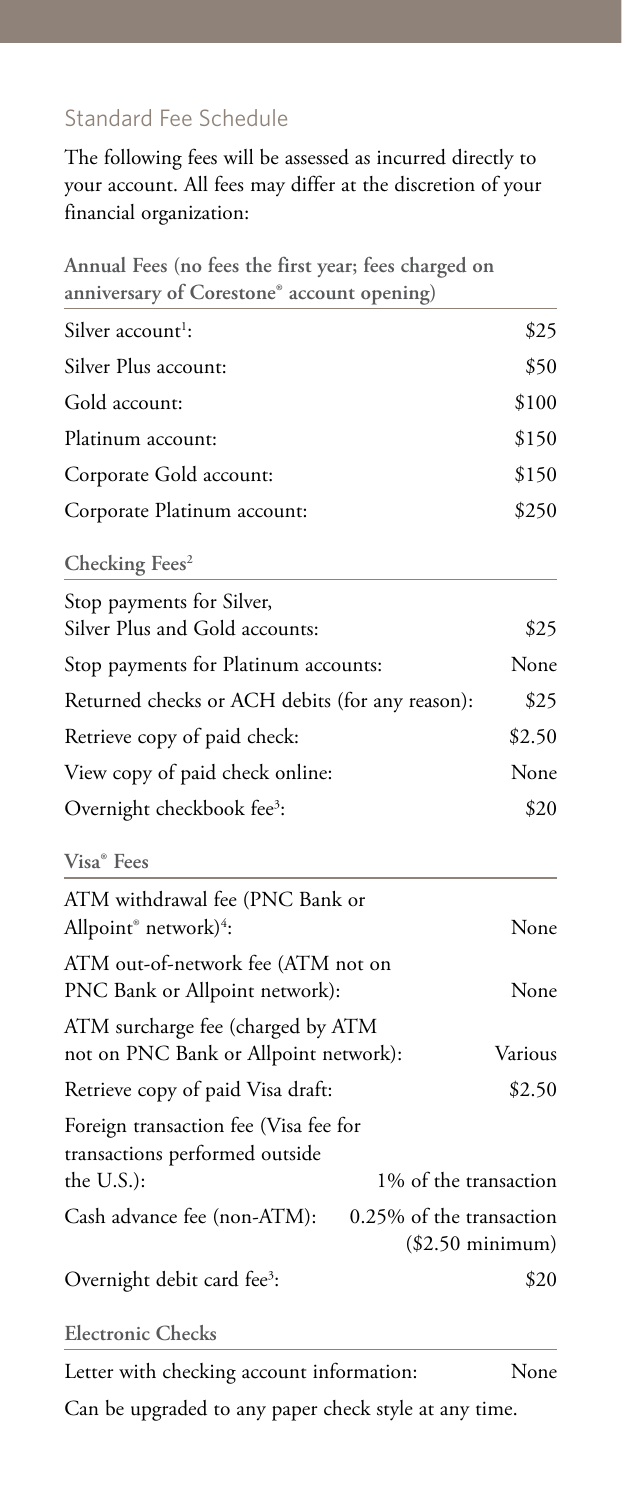## **Personal Checks**

| Initial order (includes checkbook cover,                                                                                                                                                                                                                                                                                    |         |
|-----------------------------------------------------------------------------------------------------------------------------------------------------------------------------------------------------------------------------------------------------------------------------------------------------------------------------|---------|
| check register, deposit tickets and 40 checks):                                                                                                                                                                                                                                                                             | None    |
| Reorders (includes check register, deposit tickets<br>and 100 checks):                                                                                                                                                                                                                                                      |         |
| Silver and Silver Plus accounts:                                                                                                                                                                                                                                                                                            | \$12.50 |
| Gold and Corporate Gold accounts:                                                                                                                                                                                                                                                                                           | \$10    |
| Platinum and Corporate Platinum accounts:                                                                                                                                                                                                                                                                                   | \$7.50  |
| <b>Carbon Copy Checks</b>                                                                                                                                                                                                                                                                                                   |         |
| Initial order (includes checkbook cover,<br>check register and 100 checks):                                                                                                                                                                                                                                                 | \$15    |
| Reorders (includes check register and 100 checks):                                                                                                                                                                                                                                                                          | \$25    |
| <b>Business Checks</b>                                                                                                                                                                                                                                                                                                      |         |
| Initial order (includes business binder,<br>business register, deposit tickets and 252 checks):                                                                                                                                                                                                                             | \$50    |
| Reorders (includes business register,<br>deposit tickets and 252 checks):                                                                                                                                                                                                                                                   | \$40    |
| Reorder binder:                                                                                                                                                                                                                                                                                                             | \$20    |
| BillSuite <sup>™</sup>                                                                                                                                                                                                                                                                                                      |         |
| View, pay and manage bills online                                                                                                                                                                                                                                                                                           |         |
| 24 hours a day, seven days a week <sup>5</sup> :                                                                                                                                                                                                                                                                            | None    |
| RewardSuite <sup>™</sup>                                                                                                                                                                                                                                                                                                    |         |
| Points-based card loyalty program for                                                                                                                                                                                                                                                                                       |         |
| Gold and Platinum card accounts only <sup>6</sup> :                                                                                                                                                                                                                                                                         | None    |
| <sup>1</sup> The \$25 fee will be waived for Corestone accounts that have \$25,000 or<br>more in average month-end closing cash sweep balances.                                                                                                                                                                             |         |
| <sup>2</sup> Check writing services are not offered on all accounts. Please contact your<br>advisor for more information.                                                                                                                                                                                                   |         |
| <sup>3</sup> Checks or debit cards requested to be sent to an alternate address must go<br>by overnight courier. Also, a signature is required from the recipient. The<br>account may be subject to the overnight delivery fee.                                                                                             |         |
| <sup>4</sup> More than 52,000 surcharge-free ATM locations including 9,000 PNC Bank<br>ATM terminals (daily withdrawal limits of \$500 for Silver Plus, \$1,500 for<br>Gold and \$3,000 for Platinum) and additional ATM access through Allpoint<br>network, which has over 43,000 surcharge-free ATM locations in the U.S. |         |
| <sup>5</sup> Clients using BillSuite must abide by the terms and conditions. BillSuite<br>is accessed via NetXInvestor®.                                                                                                                                                                                                    |         |
| <sup>6</sup> Not available with Silver or Silver Plus accounts. Clients using the                                                                                                                                                                                                                                           |         |

RewardSuite program must abide by the terms and conditions. For more information, please visit myrewardsuite.com.